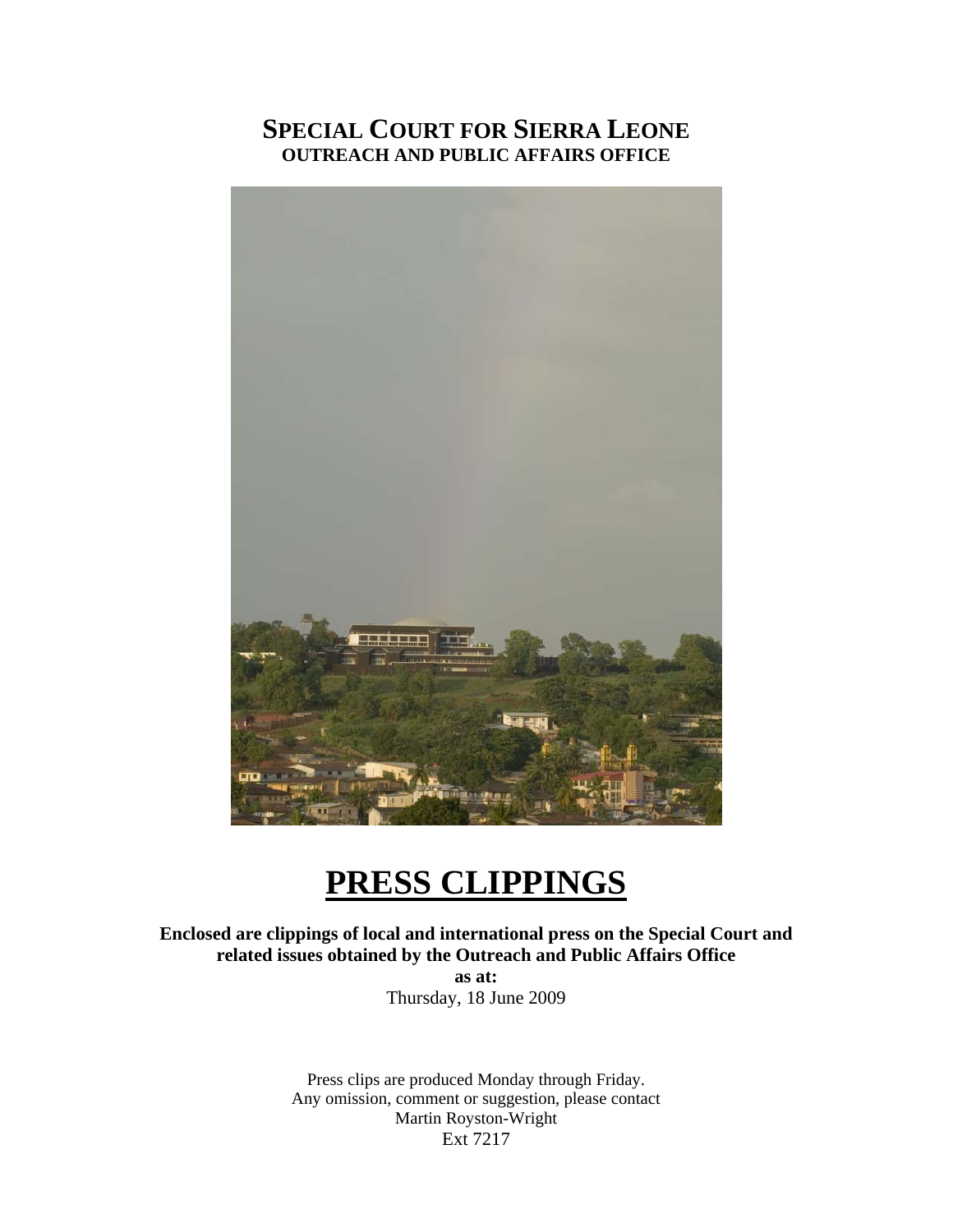| <b>Local News</b>                                                                             |             |
|-----------------------------------------------------------------------------------------------|-------------|
| Sama Banya Defends Former German Ambassador Karl Prinz / Awareness Times                      | Pages 3-4   |
| <b>International News</b>                                                                     |             |
| Liberia: Unachievable Recommendations Must Be Avoided / AllAfrica.com                         | Pages 5-6   |
| Liberia: Did Govt Boycott TRC? / New Democrat                                                 | Pages 7-8   |
| Hague Puts Spokeswoman On Trial / Voice of America                                            | Page 9      |
| UNMIL Public Information Office Media Summary / UNMIL                                         | Pages 10-12 |
| Liberia: Former Warlord Cautions Liberians To 'Beware of History' / The Analyst               | Pages 13-15 |
| When Bad People Want To Be Jewish / Forward                                                   | Pages 16-18 |
| Vincent Signs Agreement with Najjar, Expects Tribunal Trials to Start Next Year / Naharet.com | Page 19     |
| Congo Denies Instigating ICC Charges Against Former VP Bemba / Voice of America               | Page 20     |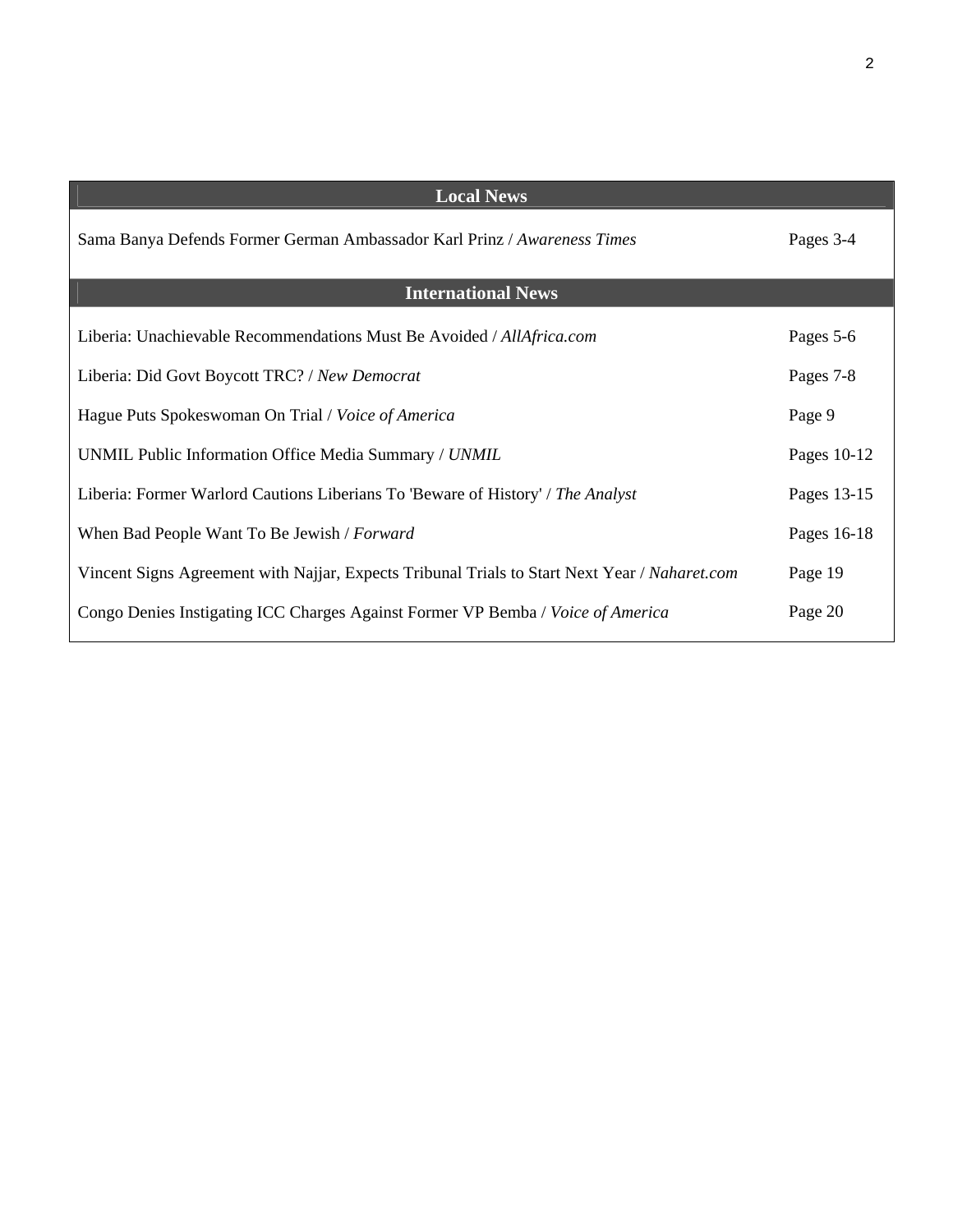Wednesday, 17 June 2009

#### **Sama Banya Defends former German Ambassador Karl Prinz**

In 1994, at the height of Sierra Leone's Brutal War which was funded and sponsored by the then-greatest enemy of Sierra Leone, Rebel Leader Charles Taylor; The German Ambassador, Karl Prinz, without informing his Host Country Sierra Leone, traveled to Liberia where he Socialised with Charles Taylor inside Taylor's Rebel Headquarters Base & Accepted Gift(s) from the Warlord

#### LETTER TO THE EDITOR OF AWARENESS TIMES

From Dr. Sama S. Banya (PUAWUI)

I refer to an article which appeared in the Awareness Times of Monday June 15 entitled 'Charles Taylor Had Crowned The German Ambassador'. I admire the fearless candour with which you and your columnists write from time to time and also give you credit because you have never failed to bring out the virtues of both President Koroma and his amiable consort Sia Nyama as well as the high marks of some ministers and government functionaries. You have at the same time brought out the occasional follies of the SLPP. I must however take issue with you over the contents of the above referenced article as it pertains to the visit of former German Ambassador Karl Prinz's to Charles Taylor then factional rebel leader in Liberia at his base in Gbanga.

In the first place Gbanga was and is not in a Liberia forest, but a city in the heart of the country which Charles Taylor had made his headquarter. In the second place Ambassador Karl Prinz did not sneak into Liberia nor could his action be described as cavorting with Charles Taylor. Thirdly and most importantly, the German government did not have an Ambassador in Monrovia and the German Ambassador to Sierra Leone had oversight of the Embassy there and of the situation in the country. I don't believe this was a secret at the time.

There was a cultural evening at the Ambassador's return on the day of his return; it was a fairly crowded affair as social events staged by the Envoy and his very charming wife Anna always attracted lots of their friends. On the particular evening Karl gave an account of his most recent visit to Liberia and of how he and others joined the then American Assistant Under-Secretary of State for Africa, I can't recall now whether it was Chester Crocker, and they all travelled up to Gbanga. We were not told of the discussions but Karl Prinz had on a country cloth woven gown which Taylor had presented to him and the other envoys who travelled up for the day.

Ambassador Prinz could not while at Gbanga, "have secretly visited" Charles Taylor because that was the purpose of the group visit. That during the secret visit to Liberia's jungles Ambassador was given lots of as-yet-undisclosed gifts/emoluments, then he was crowned as a Paramount Chief by Charles Taylor may be mere speculation on your part. Ambassador Prinz had oversight of his country's interests in Liberia.

He had not been assigned there by the NPRC and I repeat could not have sneaked meaning secretly, back into Sierra Leone. The Ambassador was everywhere including attending a joint political rally organized by the Economics department at Fourah Bay College. When Julius Spencer was arrested for publishing an article which had appeared in a Swedish newspaper about Strasser's fortune and asked the NPRC for comments, he was immediately arrested and whished off to Pademba Road prison and later charged to court. Karl Prinz was very furious and not only condemned the action but endeavoured to get him released but to no avail. Then he was threatened with expulsion and a few of us braved it enough to warn the regime against such action which we knew would damage our relations with the German government, a very active donor partner. Our ambassador in Bonn at the time tried in vain to alert our government that the Ambassador's activities were endorsed by his government but no one listened.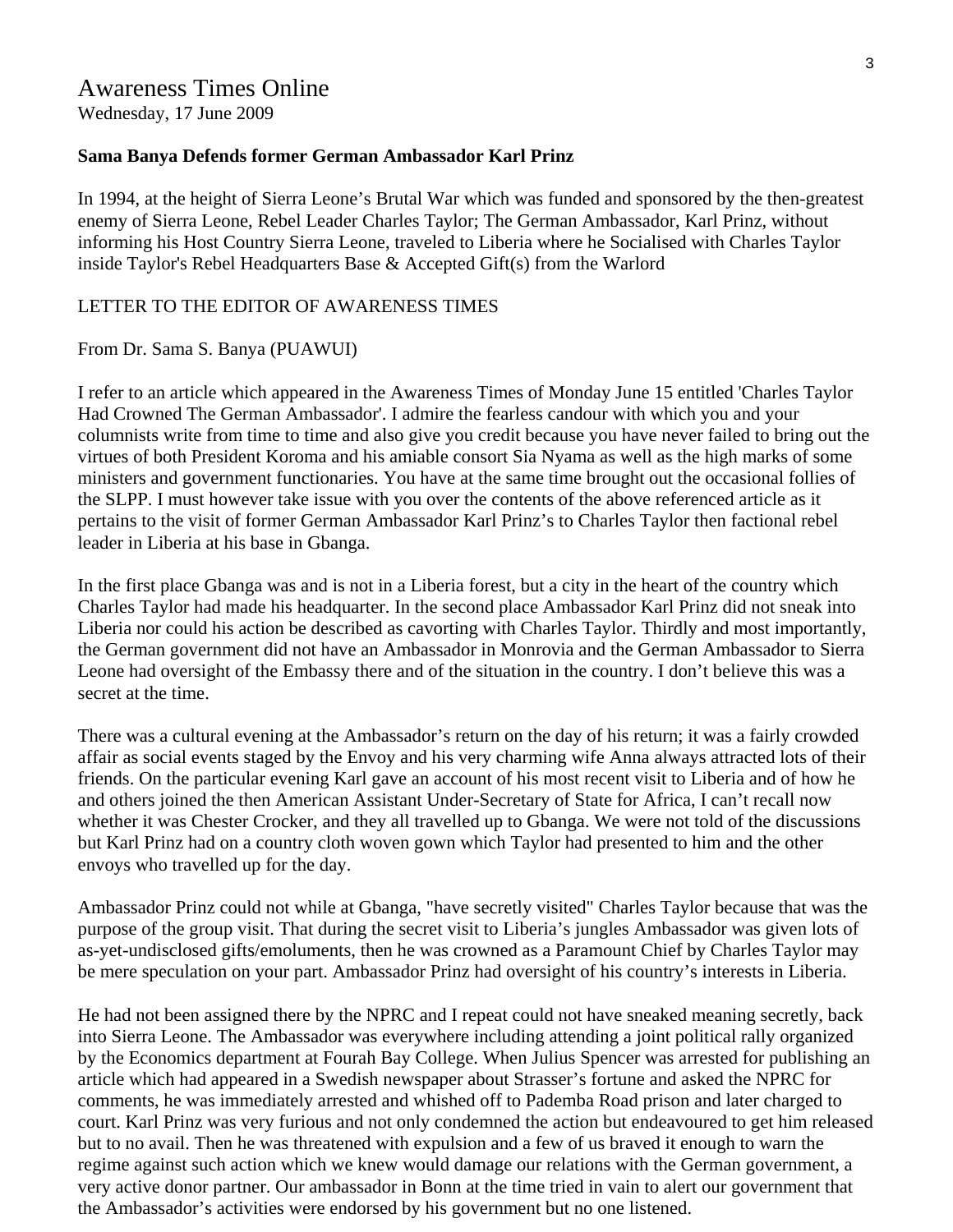When Karl Prinz was departing from government wharf, there was not a single Foreign office personnel to see him off. What followed is now history. Former President Tejan-Kabbah made mending fences with the German government the first priority of his Foreign policy. As a postscript, the German government posted Ambassador Karl Prinz to the Republic of Korea, ROK as deputy Ambassador; later on to the Republic of Male. Since then he has served in Guinea and Sierra Leone and in between, headed the West and Eastern horn of Africa division in the German Foreign office. I was a witness to much of the events and I can state categorically that Ambassador Prinz is certainly not the villain that your article has tried to portray him. Berlin Town was one of the four Houses of the Bo School at its foundation 1906. At the outbreak of the First World War in 1914 Manchester replaced the name Berlin. In the 1990s OBBA tried with Ambassador Karl Prinz's help to recreate a Berlin Town and had even invited him as Guest Speaker at our Speech and Prize-Giving Day ceremony. We resisted the NPRC's pressure to cancel the invitation until the Ambassador himself withdrew with regret. We got Charles Margai to substitute him at short notice and what a marvellous job he did too.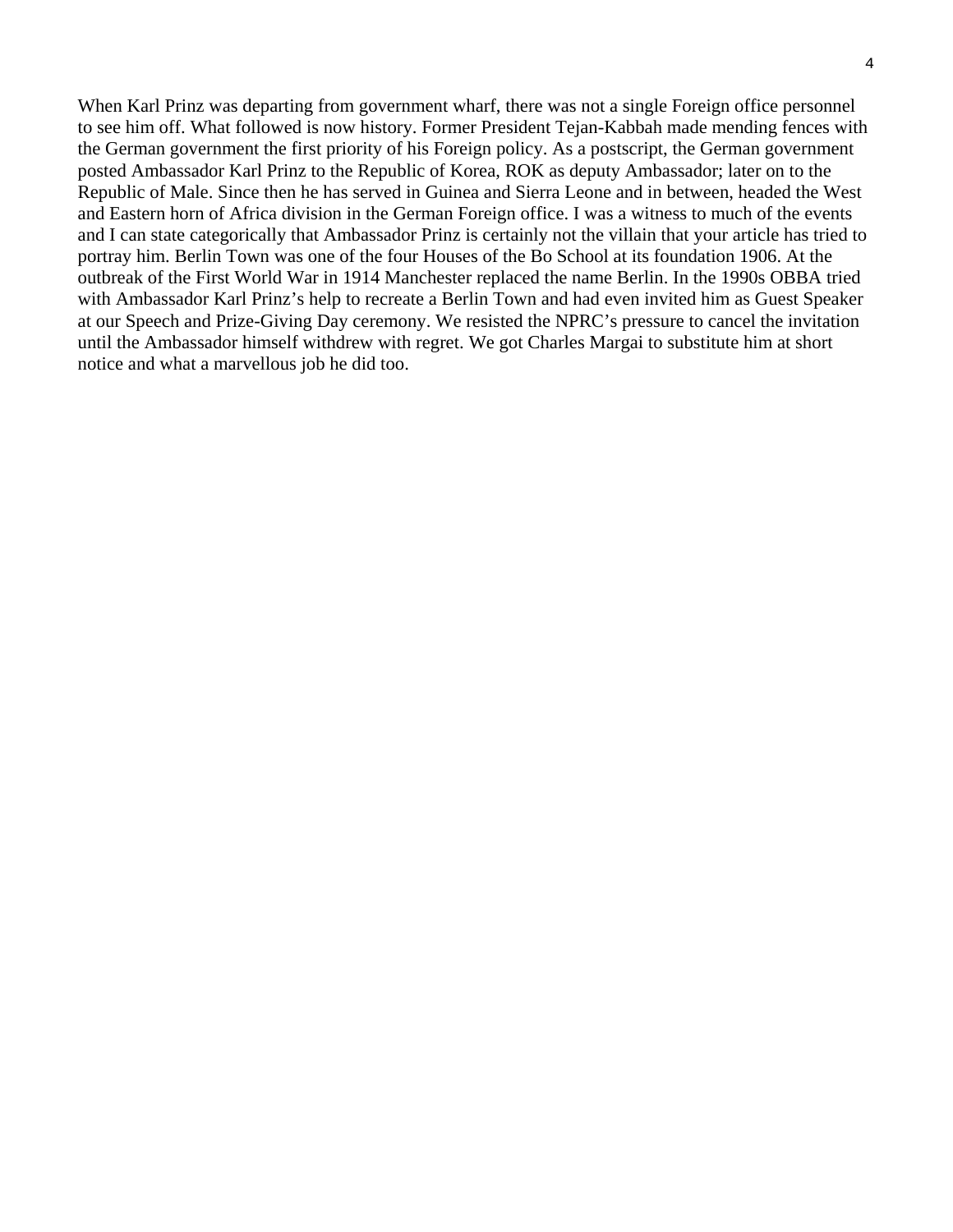# AllAfrica.com Wednesday, 18 June 2009

# **Liberia: Unachievable Recommendations Must Be Avoided -Former Sierra Leonean TRC Chair Cautions**

Monrovia — Unachievable recommendations to please victims or perpetrators of the Liberian civil conflict and sacrifice the Government on the altar of destructive criticisms must be avoided by the Truth and Reconciliation Commission of Liberia, the former chair of the TRC of Sierra Leone has cautioned.

But retired Bishop Joseph Humper said it is incumbent upon government to ensure that the recommendations of the TRC are given serious consideration they deserve.

Bishop Humper said taking the lead in considering the implementation of the TRC recommendations would go a long way in encouraging international partners to provide the support needed especially considering the enormous task facing the government for the rehabilitation and rebuilding of the political, social and economic infrastructures that had been destroyed as a result of the conflict.

Bishop Humper was speaking Monday at the Unity Conference Center in Virginia when he delivered the keynote address at the opening of the weeklong National Reconciliation Conference of the TRC.

He Said the TRC report is about life and death, saying it will constitute a road map to moving towards a brighter future.

"It is about rebuilding a new nation where justice, peace, tolerance (political tolerance), peaceful coexistence, love, forgiveness and unity must be embraced by all without exception. It is about nationals giving unsolicited support for the political, social, economic and infrastructural development of this nation."

He warned that impunity must not be sacrificed for personal aggrandizement or undue disadvantage against innocent citizens. Bishop Humper however cautioned that the TRC should not pass the buck – give the government the unenviable task of doing anything that would in the long run "rock the ship of love, peace, unity and common solidarity."

"I can say categorically that some if not many of the "perpetrators" are still alive and perhaps enjoying more luxury that the 85%-90% of innocent citizens who continue to struggle for survival," he added.

He said the intensity with which the TRC conducted its activities would yield great dividend when the transparency, sincerity and confidentiality required by the TRC is maintained and respected.

Bishop Humper said that creating a semblance of discord among commissioners and giving an appearance of nursing interest groups would culminate in compromising the integrity of the commission and ultimately the credibility of the final report.

He cautioned delegates at the conference to deliberate with preconceived notions or ideas of seeking not the interest of perpetrators but mother Liberia.

TRC Chairman Counsellor Jerome Verdier urged Liberians to put aside the things that divided the nation and build on those things that unite the country.

"We need to respect the rights of all our people and uphold the rule of law so that justice is done to all persons without fear or favor."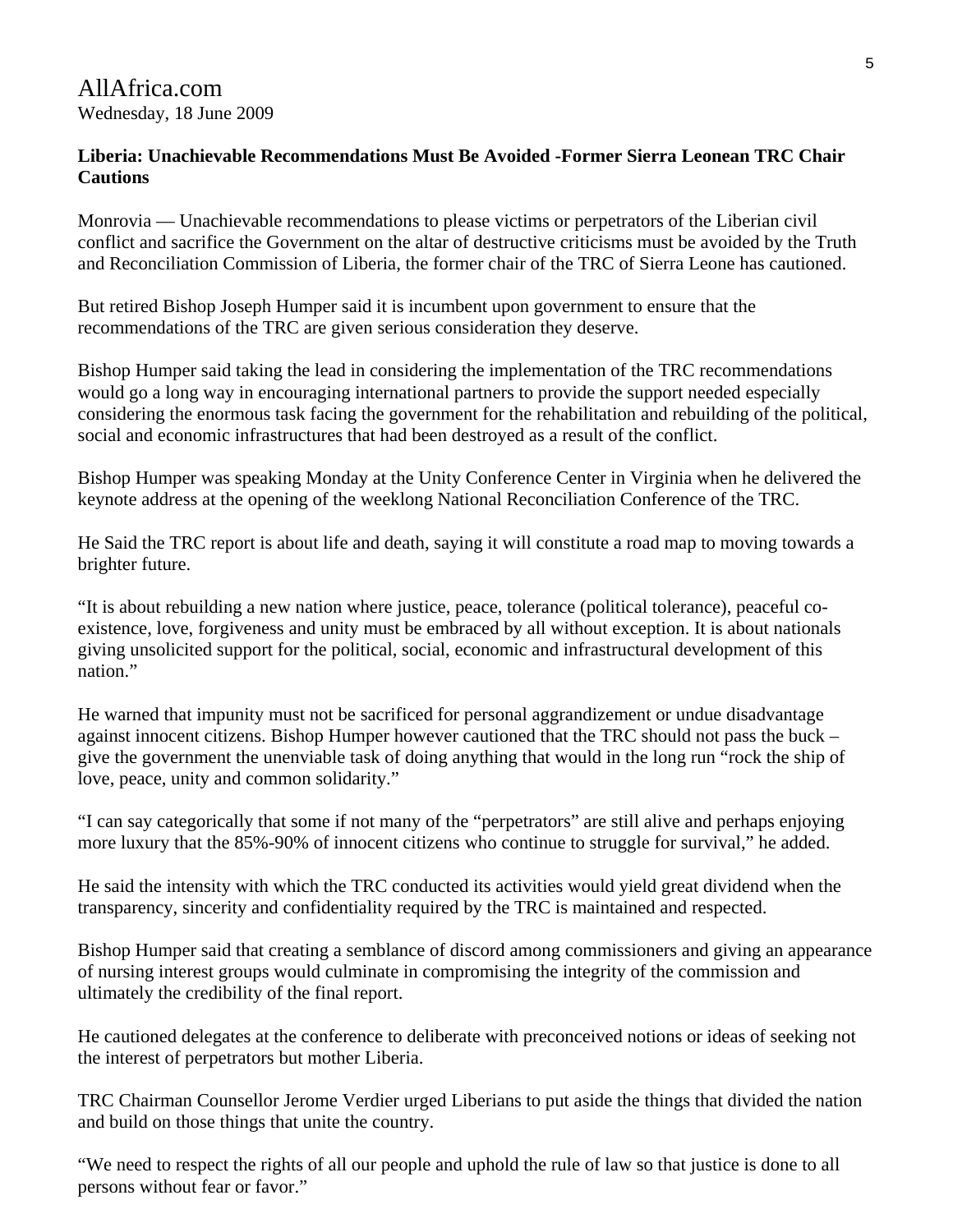To succeed at reconciliation, he said, Liberians need to change the way we run our government and make sure that the resources and wealth of the nation benefit all the people in an equitable and fair manner.

"We cannot be content with the standards of living in our country and the way things are done. We need to build a functioning society where exclusion and marginalization and oppressive governments will be no more," he said.

The National Reconciliation Conference is aimed at affording Liberians a final opportunity in the current TRC process to impact the TRC's peace building initiatives, discuss the issues that led the nation to conflict and division and begin the process of reconciliation aimed at bringing closure to Liberia's conflict past.

The conference will provide an occasion for soliciting the contribution of all Liberians to the reconciliation process and ensure that the TRC process is inclusive leading to its final report which will be representative of the views of a broad spectrum of the Liberian society.

The conference will also establish a national consensus on the implementation of the TRC recommendations and create a forum where victims and perpetrators will engage each other in public demonstration of reconciliation, healing and forgiveness, aimed at setting off the nation's reconciliation agenda.

Liberians from the 15 counties, the Diaspora, government functionaries, stakeholders, TRC local and international partners and civil society organizations are represented.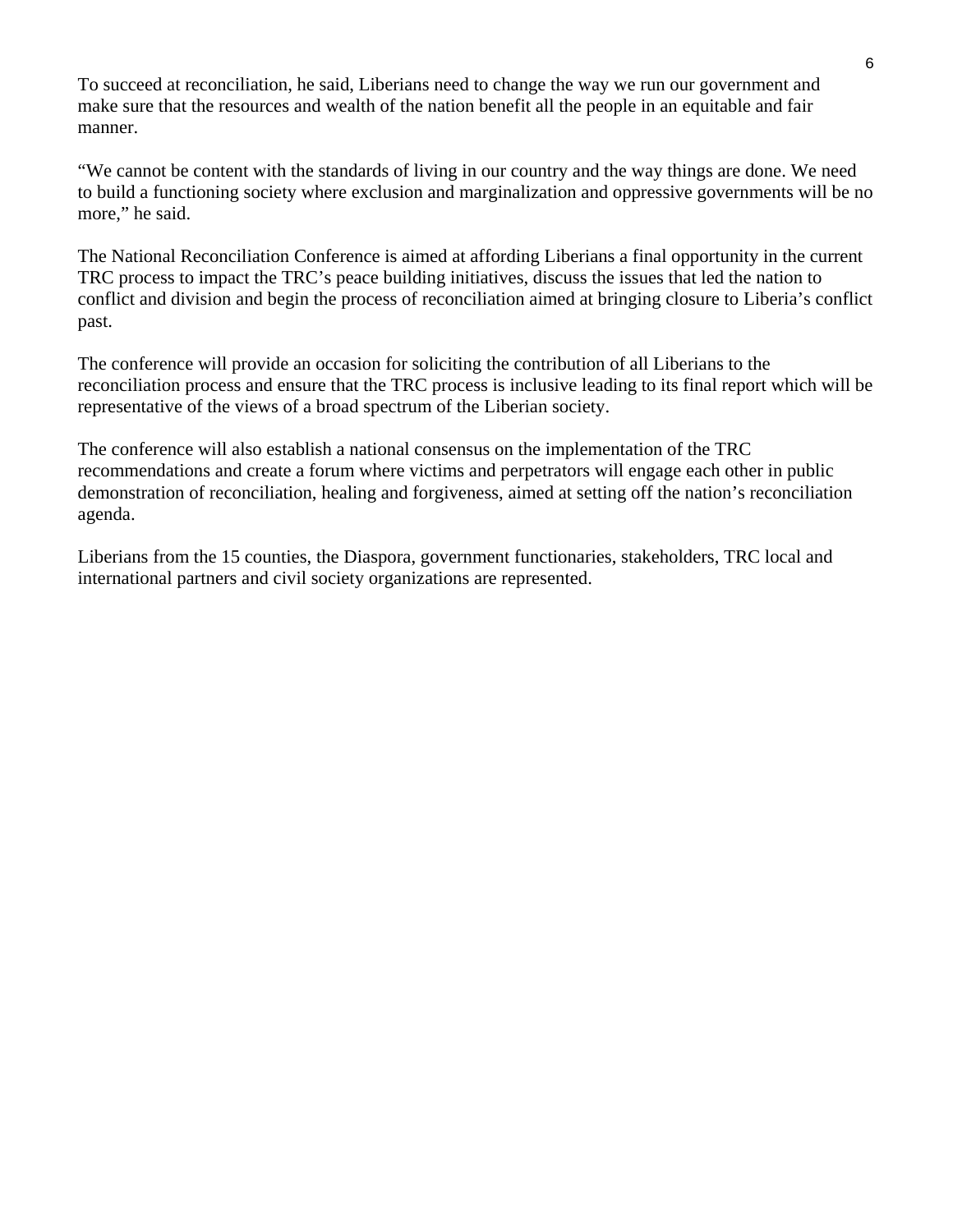Wednesday, 17 June 2009

# **Liberia: Did Govt Boycott TRC?**

As the much-hailed Truth and Reconciliation Commission (TRC) winds-up its activities with reports that it could present many political actors for prosecution due to their war-time roles, one of its last conferences is being held without the presence of the President, her ministers and members of the Legislature.

TRC chairman, Jerome Verdier, confirmed Tuesday that invitations were extended the President, members of the National Legislature including the Speaker and the Senate Pro-tempt, but said they give no reason why they failed to attend or designate a proxy.

Contacted Monday as to why she did not attend the current conference that has brought together many international actors, the President's office said the invitation arrived too late and that it coincided with another meeting of the Methodist Church on climate change that the President had to attend.

Presidential Press Secretary Cyrus Badio, contacted for more details Tuesday, said the TRC also seemed disorganized, since at the time of the invitation, it had no idea who its guest speaker would be. He said the TRC was toying with a speaker from Nigeria and former Ghanaian President JJ Rawlings. Moreover, he said invitations to the President are given at lest one month in advance due to many activities and schedules. The TRC invitation arrived at the Executive Mansion on June 1 2009.

He said a contributing factor for the President not attending is that the TRC conference seemed in disarray, and that she could not send a proxy because the process is too important to demand her presence. He also regretted that the letter inviting the resident came from the TRC's Executive Secretary, Mr. Nathaniel Kwabo, instead of its chairman, Mr. Verdier.

Asked why not a single minister of Government or legislator attended the reconciliation coherence, Mr. Badio said he could not speak for them.

At the National Legislature where an invitations were equally extended to members and its leadership, Senate Pro-tempt, Cletus Wotorson, according to his spokesperson could not also honor the invitation because according to him, it arrived two days to the program, meaning last Saturday. The program began on Monday.

Senator Wotorson's spokesman, Herbert Johnson said the Pro-tempt was also busy handling the funeral ceremony of his childhood friend, but questions whether the TRC held any consultation leading to the conference.

At the House of Representative, Speaker Alex Tyler could not be reached for comment because according to the House's spokesperson, Isaac Reed, Speaker Tyler was at the 2009/2010 budget hearing.

Also absence from the opening of the TRC Reconciliation Conference Monday were two Commissioners, Vice Chair Dede Dolopei and Commissioner Pearl Brown-Bull, Both Commissioners were two of three Commissioners who dissented on the TRC's first preliminary report recommending prosecution for various warlords.

The TRC's week long National Reconciliation Conference is expected to afford Liberians a final opportunity in the current TRC process to impact the TRC's peace building initiatives, discuss the issues that led the nation to conflict and division and begin the process of reconciliation aimed at bringing closure to Liberia's conflict past.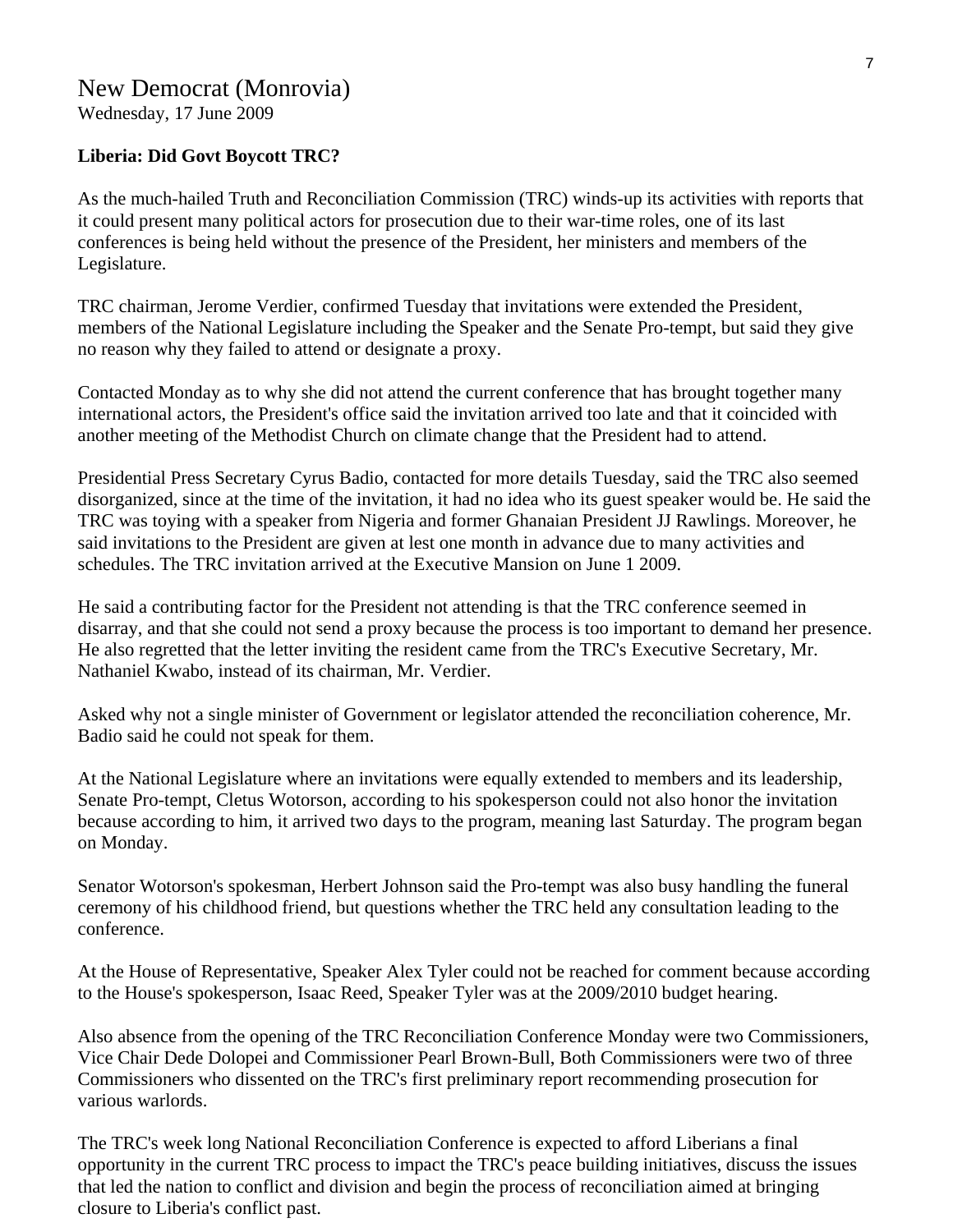The deliberations will also complement issues that featured during the TRC Regional County Consultations and the TRC process in general. Delegates from the political subdivision of Liberia, civil society and other stakeholders will make presentations on how cohesiveness and national reconciliation can be attained in Liberia.

The opening ceremony was graced by foreign diplomats, amongst them the International Contact Group on Liberia (ICGL), and Ambassadors of some foreign missions here but some key national players such as the President, Speaker, and Senate Pro-tempt, were absence.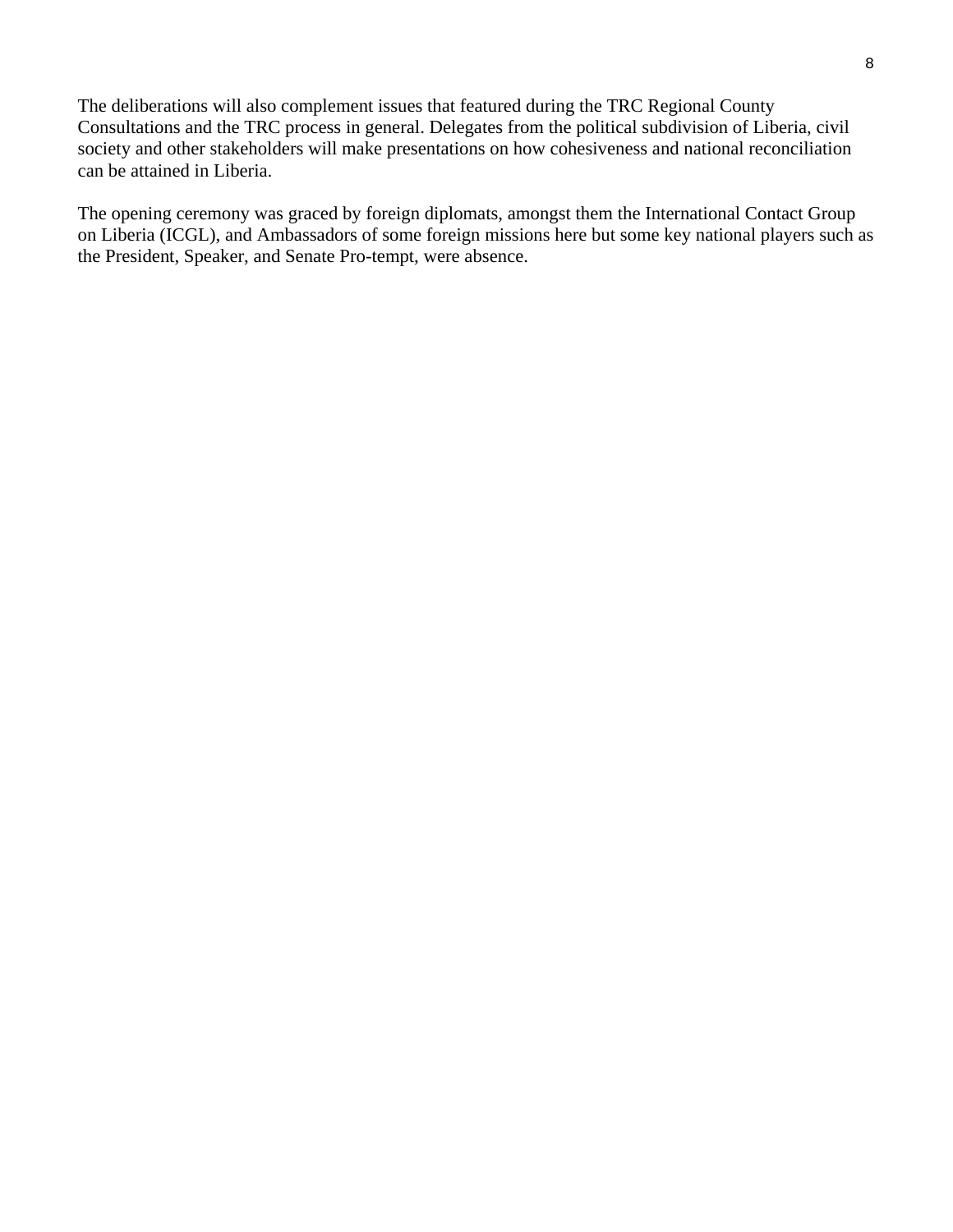# Voice of America Monday, 15 June 2009

# **Hague Puts Spokeswoman On Trial**

By Lisa Bryant Paris

A former spokeswoman for the U.N. war crimes court for the former Yugoslavia has gone on trial on charges of disclosing confidential information in a book she published after leaving her job.



**Florence Hartmann presents her book Peace and Punishment in Sarajevo (File)** 

The trial of Florence Hartmann, an ex-spokeswoman for the International Criminal Tribunal for the former Yugoslavia, is being cast as a battle between the right to free speech versus the importance of keeping sensitive information private.

Hartmann is a former journalist for France's leading *Le Monde* newspaper, who covered the Balkan wars in the 1990s before joining The Hague-based court. After leaving the spokesman's post in 2008, she published a book and wrote several articles on the court's activities.

The U.N. court argues the information she published, including allegations linking Serbia to atrocities in the Balkans, jeopardizes the court's ability to preserve the confidentiality of state secrets.

But Hartmann's lawyer claimed the information had already been made publicly available by journalists, court judges and Serbian officials. Free speech advocates, including the Paris-based Reporters Without Borders, have also taken up Hartmann's cause.

Reporters Without Borders' Benoit Hervieux says the trial could set a dangerous precedent.

"The International Criminal Tribunal should be trying war criminals and not journalists. And what Florence Hartmann wrote was not a contempt of court. It was an explanation about the workings of the tribunal, and the content and desired effect of these decisions. It is absolutely unfair to put Florence Hartmann on trial for these reasons," Hervieux said.

Reporters Without Borders has posted the controversial parts of Hartmann's book on its Web site in a show of support. If found guilty, Hartmann faces up to seven years in jail and a fine of about \$140,000.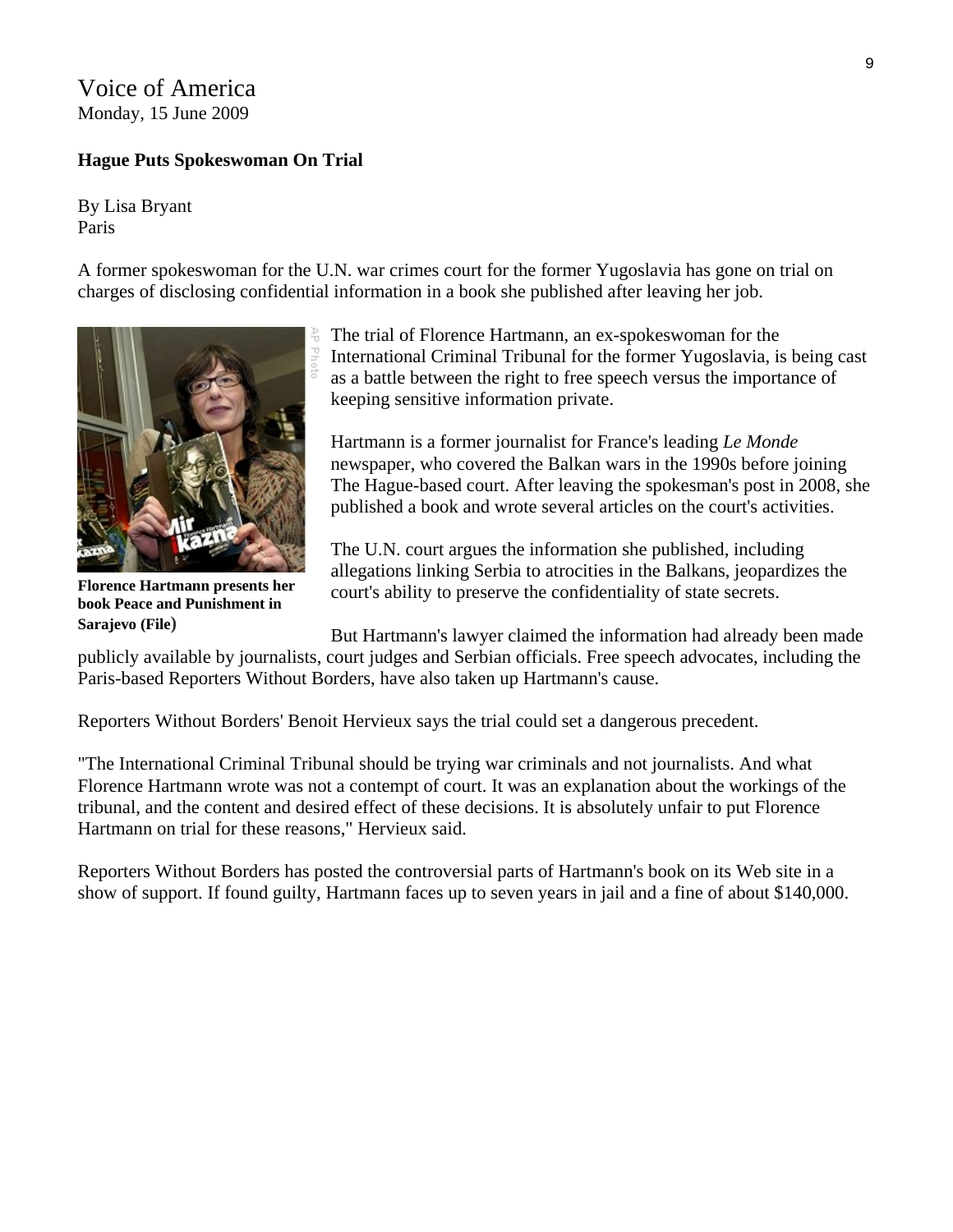

United Nations Mission in Liberia (UNMIL)

# **UNMIL Public Information Office Media Summary 17 June 2009**

*[The media summaries and press clips do not necessarily represent the views of UNMIL.]* 

# **International Clips on Liberia**

#### **International Clips on West Africa**

# **Ports Workers Go Berserk**

Freetown, Jun 17, 2009 (Concord Times/All Africa Global Media via COMTEX) -- Work came to a halt yesterday at the Sierra Leone Ports Authority, Cline Town, as aggrieved casual and regular workers of the establishment went on the rampage because of what they referred to as the failure of management and government to address their concerns. The grievance of the workers was said to have stemmed from alleged partiality on the part of the management in granting permanent working status to the workers but also because of poor conditions of service. One of the irate workers, Mohamed Kamara told Concord Times that they have been deprived by the management of the opportunity to work as permanent staff, claiming that "the institution is employing people outside to work as staff."

# **U.S.\$5 Million for Poor Rural Women**

Jun 17, 2009 (Concord Times/All Africa Global Media via COMTEX) -- UNICEF Country Representative Tuesday disclosed that five million United States dollars have been donated by the Canadian government to the government and people of Sierra Leone to support programs aimed at improving access to healthcare services for impoverished and rural community women. Geert Capellaere, who made the revelation during commemoration of the Day of the African Child at the Miatta conference centre in Freetown, said it was not the responsibility of the Health ministry alone to cater for the survival of children in the country. He said Sierra Leone has a good policy that guarantees the rights of every child and pregnant woman to have access to proper healthcare services, but that in most cases pregnant women and children find it difficult to meet the demand of proper medical attention.

# **Local Media – Newspaper**

#### **Several Government Entities Call for Budgetary Increment**

(The Inquirer, The Informer, Daily Observer, National Chronicle, Liberian Express, Heritage, Liberian Journal)

- Several entities of government have called for increment in their respective draft budgets for fiscal year 2009/2010.
- The entities include the Education Ministry, University of Liberia, William V.S. Tubman Technical College and Internal Affairs Ministry.
- The appeals by the ministries were contained in their presentations during a budget hearing.
- Education Minister Dr. Joseph Korto said the budget of the ministry does not meet both local and international requirements on support to education and said an additional eight million US dollars was required to recruit qualified teachers and cut down volunteer teachers.
- During the hearing, U.L. President Emmet Dennis said the University must be empowered financially saying academic malpractices at the State-run University were due to the lack of funds to hire qualified instructors and staff.
- Meanwhile, the University of Liberia Student Union (ULSU) has characterized the Draft National Budget as a 'filter sold for breeding corruption, which would leave millions of tax payers' hard-earned dollars in the hands of 'economic vampires and vultures'.

# **UNMIL to Have Nearly 8,000 Troops until 2011 Elections in Liberia**

(New Democrat, The Inquirer, Public Agenda, The News, Liberian Express)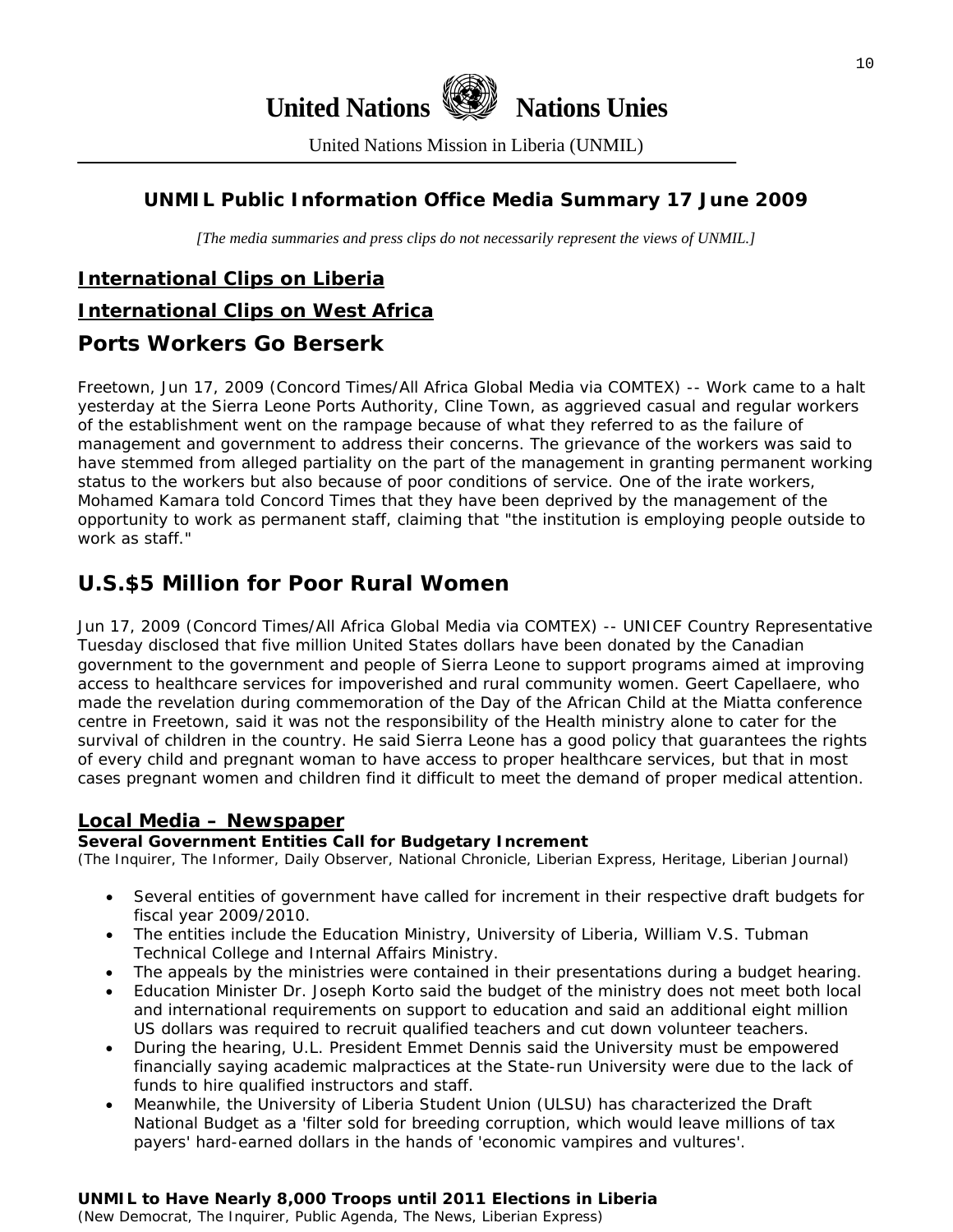- The media reports that United Nations Under-Secretary-General for Peacekeeping Operations, Mr. Alian Le Roy has announced that the UN Secretary-General Ban Ki-moon has forwarded to the UN Security Council the report of the Technical Assessment Team that recently visited Liberia.
- Addressing a news conference in Monrovia yesterday at the end of a three-day visit to the country, Mr. Le Roy said the report included recommendations for the second phase of the UNMIL drawdown process.
- In his recommendation, Mr. Ban proposed that the Council authorize the continuation of UNMIL's troop strength of nearly 8,000 until after the 2011 elections and that the Mission continue to "include the conduct of free and fair elections on the list of core benchmarks" for an eventual drawdown.
- Meanwhile, the U.N. Under-Secretary-General for Peacekeeping Operations has decried the issue of corruption in the country saying it has the potential to scare away investors and donors.

#### **135 Filipino Peacekeepers Get U.N. Medal**

(The Informer, The Analyst)

- UN Envoy, Ellen Margrethe Løj has reminded military peacekeepers from the Philippines serving in the UN Mission in Liberia (UNMIL) to uphold the UN values of integrity, professionalism and respect for the people and communities they serve.
- Speaking when she awarded UN peacekeeping medals to 135 peacekeepers for their contribution to peace and stability in Liberia, SRSG Løj said the Philippine military officers have discharged their duties with discipline and rigor.
- Also speaking at the medals ceremony, the Contingent Commander, Lieutenant Colonel Arnel said the contingent's participation in UNMIL is a manifestation of their firm resolves to become active and committed partners of the UN in bringing peace and stability to Liberia and other nations.

#### **Ex-Rebel Generals Beg For Clemency at National Reconciliation Conference**

(The News)

- The leader of the defunct ULIMO-K warring faction, Alhaji Kromah and two former feared rebel generals are begging for clemency for their roles in the war.
- Mr. Kromah on Monday begged Liberians and those victimized by their fighters to pardon them saying the ongoing National Reconciliation Conference taking place in Monrovia did was not about identifying culprits.
- Also asking for forgiveness was the Taylor–led militia General, Roland Duo who cautioned delegates to put aside personal feelings so that the peace in the country can be sustained.
- Also expressing remorse for his war time role, Ex- General Boi Bleju Boi of the defunct Movement for Democracy in Liberia (MODEL) appealed for Liberians to put the past behind them and move ahead.

#### **MOE Signs US\$1.4M Contract for 40 Schools**

(Daily Observer)

- The Ministry of Education (MOE), in collaboration with Liberia Agency for Community Empowerment (LACE have signed an agreement worth US\$1.4 million with 20 Liberian-owned firms for the construction of 40 public schools across the country.
- At the signing ceremony, Education Minister, Dr. Joseph D.Z. Korto called on the contractors to speed up the building projects as there was huge demand on Government for providing more public schools in the country.

#### **Local Media – Star Radio** *(News monitored today at 09:00 am)*

#### **President Sirleaf Makes Additional Appointments in Government**

• President Ellen Johnson Sirleaf has made additional appointments in Government.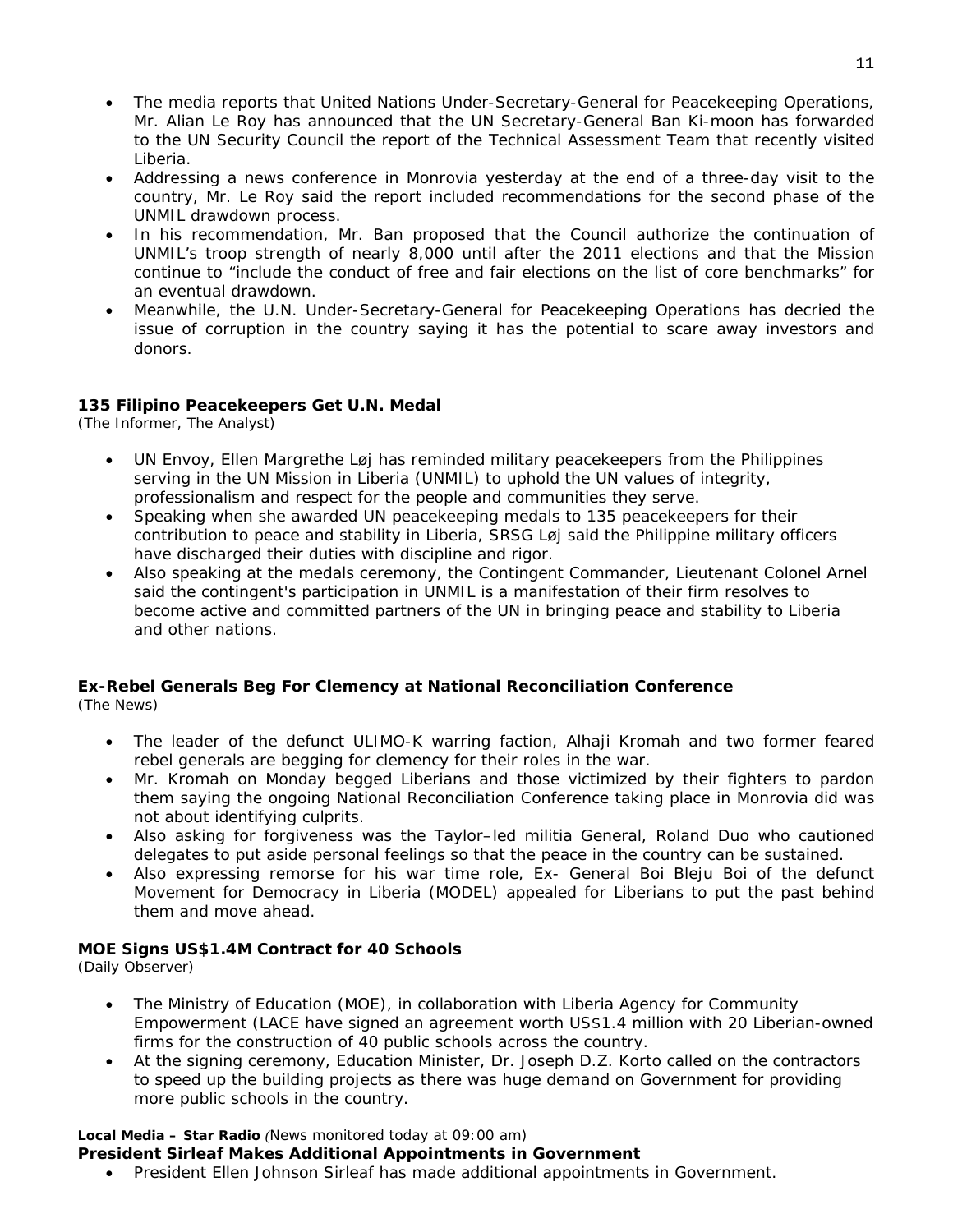- Dr. Momo Rogers has been named Director of the Cabinet at the Ministry of State for Presidential Affairs while Mr. James Dorbor Jallah becomes Deputy Minister for Regional & Sectoral Planning, Ministry of Planning and Economic Affairs.
- According to an Executive Mansion release, the President has also named Mr. Samuel Brisbane as Director of the Special Security Service (SSS) replacing Mr. Victor Helb who has been appointed as the new Minister of National Security.
- Prior to his appointment as SSS Director, Mr. Brisbane served as the Deputy for Operations at the Special Security Service.

*(Also reported on Truth F.M., Sky F.M. and ELBC*)

#### **Expenditure Entities Call for Budgetary Increment**

 *(Also reported on Truth F.M., Sky F.M. and ELBC*)

#### **MSF Belgium Seeks More Support for Health Sector**

- MSF Belgium Head of Missions, Mr. Charles Menya has called on international donors to give more support to the Health sector in Liberia.
- Speaking during programmes marking the celebration of the Day of the African Child, Mr. Menya said there was an urgent need to increase the capacity of the sector to assist sick children.
- He said the lack of beds was denying children access to health care in the country saying there are over 430,000 children in Monrovia age 0-15 years, with only 335 beds available to them.
- Mr. Menya also reminded Liberians that MSF was an emergency entity and would soon hand over its projects to the Health ministry.

*(Also reported on Truth F.M., Sky F.M. and ELBC*)

# **Truth F.M.** *(News monitored today at 10:00 am)*

#### **War Victims with Disabilities Seek Reparation from Government**

- A group of war victims is recommending to the Truth and Reconciliation Commission of Liberia (TRC) reparation for those made disabled as a result of the war.
- The group, War Victims Disability Association of Liberia said it will stage a march tomorrow under the theme "March for the Wounded" which is geared towards securing a better future for its members.
- The plea for the war victims reparation comes at a time the TRC is conducting a National Reconciliation Conference.

#### **SOS Call for Government-owned Redemption Hospital**

- A Montserrado County Lawmaker, Representative Edward Forh has issued an SOS call to rescue the Redemption Hospital on the Bushrod Island suburb from total collapse.
- In an interview, Representative Forh said the hospital needed an increase in its budgetary allotment to effectively run. He said MSF Belgium has begun scaling down its support to the hospital and would be pulling out in two months.
- The Montserrado lawmaker said the current allotment in the proposed 2009/ 2010 budget of over three hundred thousand dollars was very minimum to sustain the hospital saying the medical centre needed US\$3 million to provide effective medical services to the country's population.

**\*\*\*\***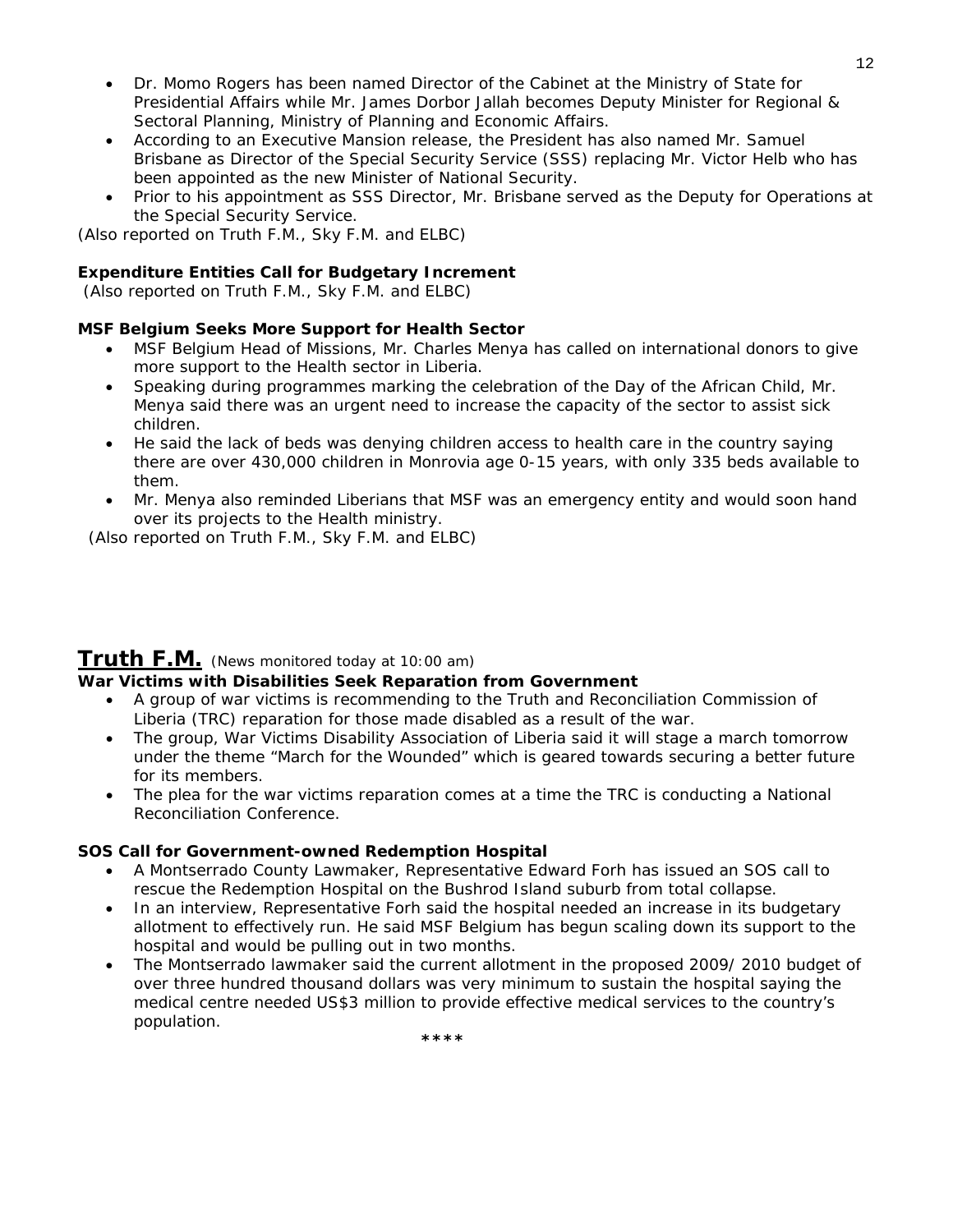# **Liberia: Former Warlord Cautions Liberians To 'Beware of History'**

Monrovia — There is no doubt in the minds of most Liberians that peace and reconciliation will continue to be illusive national desires unless stakeholders identified the grey areas in Liberia's social order and destroy them through consensus-seeking dialogue. One such Liberians is Prof. Alhaji G.V. Kromah. He believes one hardened grey area is the Country-Congo Divide – a taboo subject some say is better served by the denial of its existence rather than by the acknowledgement of its damaging extent and the holding of national dialogue. He was out yesterday, treading this so-called forbidding and slippery ground. The Analyst reports.

Former Liberian Information Minister, Alhaji G.V. Kromah, has challenged the ongoing National Reconciliation Conference and all peace-loving Liberians to beware of history and endeavor to bridge the Country-Congo Divide. It was also imperative, he said, for these stakeholders in the Liberian peace and reconciliation process to, in the process, face reality and call a spade a spade so that genuine peace and reconciliation can be achieved rather than stage-managed.

The University of Liberia professor threw the challenge yesterday when addressed the reconciliation conference, which the organizers (Truth & Reconciliation Commission TRC) said was part of the final TR process designed to give delegates the opportunity to impact the peace building initiatives, discuss the issues that led the nation to conflict and division, and begin the process of reconciliation aimed at bringing closure to Liberia's conflict past.

Kromah said the Congo/Country people divide was sometimes conveniently brushed aside or intellectualized by individuals who do not want to face reality.

"This animosity has expressed itself in various political and economic attitudes and choices at the national and individual levels," he told applauding delegates at the jam-packed Unity Conference Center in Virginia, outside Monrovia.

He said coalitions of people across these two groups have done some good, but at the end of the day; it boils down to who feels threatened as a group.

He observed that this was what President Sirleaf has tried to get rid of, establishing a broad-based administration, but like the late President William R. Tolbert, she may have collaborators who do not appreciate the historical demands that the transition must flow rapidly and freely, not bringing along the debris of marginalization staring stark.

"Beware of History," he cautioned the delegates and all those involved in the search for peace in Liberia. He though fell short of saying what exactly about history that should be learnt and bewared of in order to maintain peace in Liberia and ensure stability.

"It would be difficult for Liberia to have undisturbed development and durable reconciliation if we do not put the two opposing major Liberian groups to the conference table," Prof. Kromah said, emphasizing that there was no historical account of Liberia that does not identify the conflict being principally between the two groups.

He said the two groups may not be exclusive of one another under some circumstances, the lingering mentality that "we must be in control" is found in every major activity of our national life.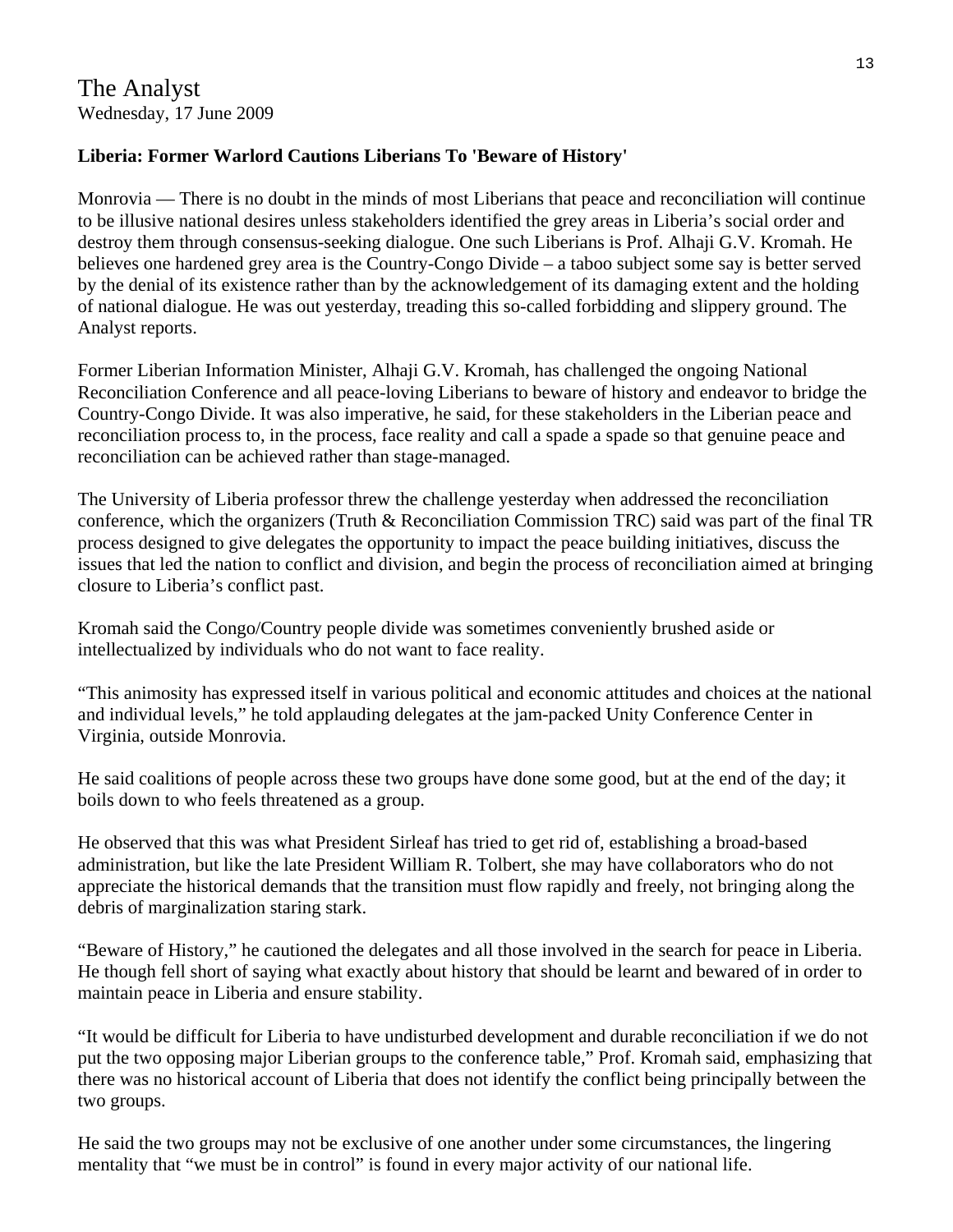Prof. Kromah, Standard Bearer of the All Liberian Coalition Party (ALCOP), said the schism between indigenous and so-called Americo Liberian/Congo people continues to breed quiet and sometimes open distrust among individuals in the Liberian community.

"The tendency for a certain group of people to continue to feel that they can better control or govern Liberia is injustice and is at the foundation of national disunity and underdevelopment," he said.

He further noted that it was no secret that the nature of Liberia's political and social prejudices scares its people away from one another and keeps them from collaborating with one another for national development.

"Liberia has still not achieved the political maturity and mindset required to get rid of the vestiges of antidemocracy," he said.

Interrupted several times by claps of approval from the participants, Prof. Kromah said the need for reconciliation should not be confined to the ethnic groups.

"It is an open secret that there is still steep animosity between the indigenous and Americo-Liberians. This is why 1979 was set by the drafters of the TRC statute as the cutoff date for Liberia's conflict, the period of the rice riots and grave challenge to the ruling hegemony," he noted.

Prof. Kromah said some accuse the Americo Liberians of presenting themselves to the Western world as the best to govern Liberia because the indigenous people are filled with hate toward each other.

"Others say Americo Liberians have been behind all of the insurrections in Liberia, using their contacts and money to return to power since the removing the late President William R. Tolbert," he said.

Continuing his anonymous observer references, Prof. Kromah said yet others allege that the Americo Liberians are active behind the split between and among a number of the country's ethnic groups through their surrogates, patronage and tokenism as well as instigating religious fears.

Prof. Kromah, one of the most educated Liberians with at least five undergraduate and graduate degrees in economics, law, communication and international law, said he does not believe all of these allegations.

He emphasized however that all Liberians should have learned the lessons by now that no one group can rule the country at the top all the times.

He said marginalization has lived at the bottom of all of Liberia's conflicts. There is a lot of progress today and the momentum for democratic empowerment will eventually crush the "upper-crust" mentality that has lingered on, he said.

According to him, a reconciliation conference between Americo/Congo Liberians and the indigenous will produce a soft landing for all Liberians once and for all from a period of distrust, marginalization to a collectivity of a nation for all with equal opportunity.

The former Information Minister said defending what is right does not mean you are against someone.

He told the Reconciliation Conference that there should be no room for hate and avarice in the new Liberia, noting that advocating for one's rights should not mean that one is against someone else.

"This is one of the greatest defects in our country," Prof. Kromah said. "Though I am married to an Americo-Liberian, I am painted as anti-Congo every time I talk about the rights of the indigenous people."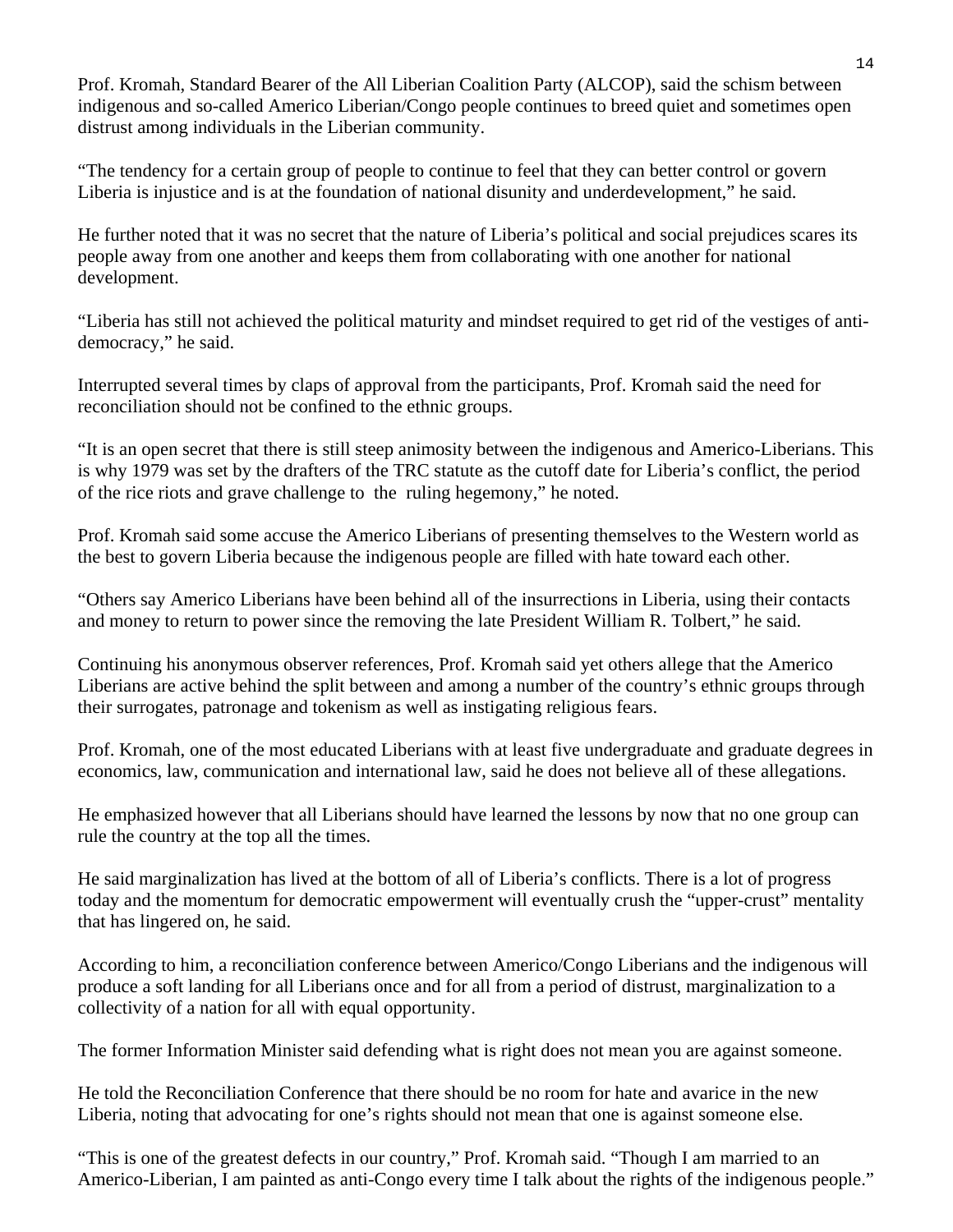He said the war should have made Liberians to realize that they were going to stay here, and that no group has monopoly over power if peace and development is the national objective.

On the issue of justice and reconciliation, the Law Professor said justice has multiple implications.

He then posed a number of rhetorical questions: "Is it justice to put this country through turbulence? Is it justice when certain public figures that control important corridors of power can be left out and a number of others are identified for prosecution even though all of them may similarly be liable? Is it justice that the Truth and Reconciliation Commissioners have continuously disagreed among themselves on fundamental issues and that may have affected the manner in which information has be wrongfully retained or deleted within the commission? Isn't it justice that Liberians have continued to make amends, especially among the ethnic groupings as reflected through election results and peaceful co-existence?"

Professor Kromah ended his remarks by apologizing again to the Liberian people for any wrongdoing that may have been carried out during the war by people associated with him.

He said his erstwhile ULIMO-K faction did not adopt any unlawful policy, but that it was conceivable that lawless individuals could have been in the corridors.

He then "sincerely apologizes and asks for forgiveness for their misbehaviour and actions".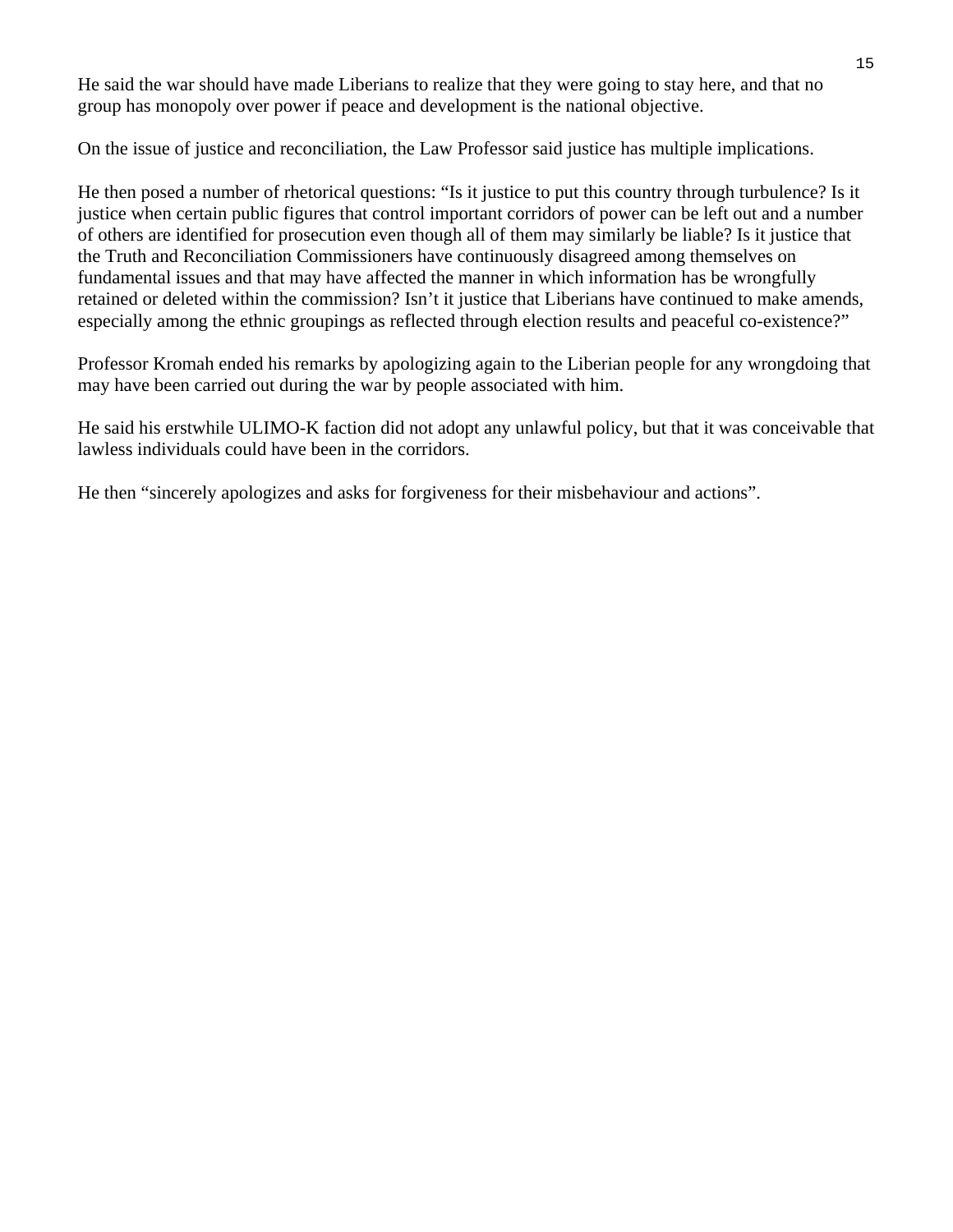Forward Wednesday, 17 June 2009 http://www.forward.com/articles/108004/

#### **When Bad People Want To Be Jewish**

#### By Rebecca Dube

Can someone be too evil to convert?

That's one question raised by the reported conversion to Judaism of former Liberian dictator Charles Taylor, who is currently awaiting trial on charges of war crimes and crimes against humanity in The Hague. Taylor's wife, Victoria, told the BBC that the accused war criminal is "now a Jew. He's practicing Judaism."

The authenticity of Taylor's conversion is doubtful, to say the least. There is no evidence that he has been studying with a rabbi or that his conversion is anything but self-proclaimed. Victoria Taylor also told the BBC interviewer that her husband still believes in Christ's divinity, so the former warlord seems to be as unclear on the basic tenets of Judaism as he is on the principles of international human rights.

But what if Taylor sincerely wanted to become Jewish? What if the former dictator — accused of creating an army of child soldiers who went on murderous rampages — actually, genuinely wanted to convert? Would any rabbi take him on as a student? Should they?

The answer: Yes, no or maybe, depending on whom you ask. Questions of good and evil aren't always as black and white as they seem, and opinions varied widely among religious leaders contacted by the Forward.

"My first reaction is, we have enough natural-born Jewish bums, we don't have to import one from the outside," said Rabbi Mitchell Wohlberg of Beth Tfiloh Congregation in Baltimore, the largest Modern Orthodox synagogue in America. It's true that religion can change people for the better, Wohlberg said, but he added, "The Jewish community is not a recovery house."

Repentance and forgiveness are important concepts in Judaism, but occasionally a person commits acts so heinous as to disqualify him or her forever from conversion, said Rabbi Robert Levine of Congregation Rodeph Sholom, one of the largest Reform synagogues in New York City.

"You would not permit a Hitler or a Haman or a Charles Taylor to say, 'Hey, I want to change my ways [and convert],' when they've shown themselves to be a monster," Levine said. "Judaism is an interlocking system of rituals? and ethics.… There is a small group of people whose total lack of ethics and morality would dismiss them at the outset."

But not everyone would close the synagogue doors to Taylor.

"The whole idea of conversion is that one is changing radically," said Rabbi Avi Shafran, director of public affairs for Agudath Israel of America, an ultra-Orthodox umbrella organization. "An intelligent beit din would have to see some evidence of him wanting to change his ways, but crime in and of itself is not a bar to conversion."

One person who knows firsthand about the spiritual transformation of people with evil pasts is Rabbi Michael Weisser. When he was working in Lincoln, Neb., a white supremacist named Larry Trapp began threatening and harassing him and his family. Trapp, state head of the Nebraska Ku Klux Klan, had a long history of terrorizing black, Asian and Jewish families in the area.

Weisser decided to confront Trapp. He called the KKK leader's racist hot line and left messages, until one day, he finally got Trapp on the phone and managed to strike up a conversation. Eventually, Weisser and his wife met with Trapp and inspired him to renounce racism and antisemitism. Eventually, Trapp converted to Judaism at Weisser's Reform synagogue, B'nai Jeshurun — the very synagogue that Trapp once had planned to bomb.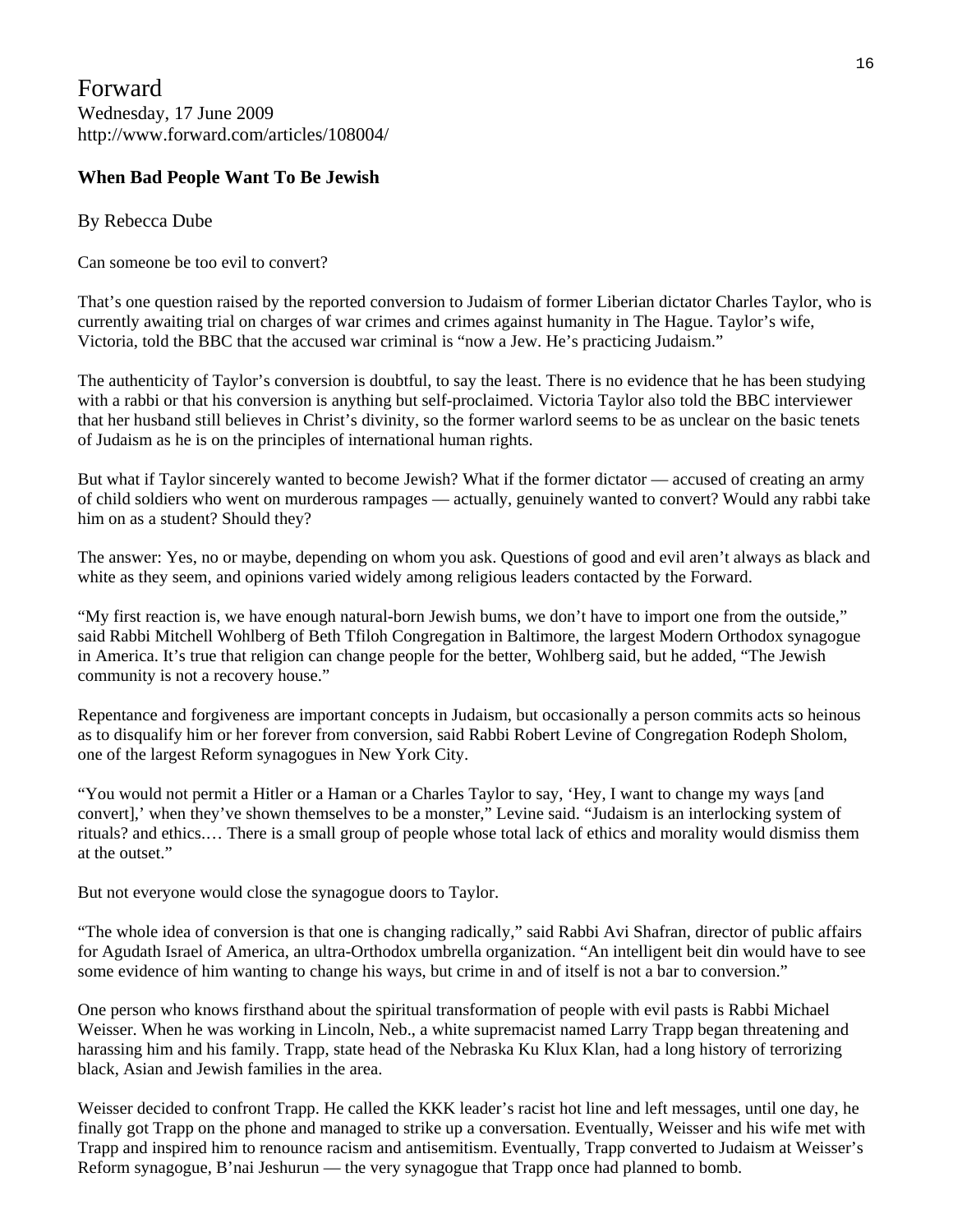Anyone can change, and therefore, anyone can be a candidate for conversion, Weisser told the Forward — even someone as bad as Larry Trapp or Charles Taylor.

"There's a spark of decency in everybody, no matter how bad they've been," Weisser said. "The truth is, human nature is good, not bad."

In Trapp's case, Weisser said, the former KKK Grand Dragon truly repented for his many sins and expressed remorse, asked for forgiveness from those he'd wronged and tried to set things right. Trapp called and met with people he used to harass to apologize and beg their forgiveness, and he spoke publicly to high schools and other groups about how he had repudiated bigotry and hate.

When Trapp first mentioned converting to Judaism, Weisser said he was concerned that guilt was the motivation. But Trapp studied hard, reading about 50 serious books on Judaism, and showed a genuine desire to join the faith for positive reasons.

"If we believe what we say we believe [as Jews], how can you go against it?" Weisser asked. "I think when Larry died, he died a good Jew."

For someone with an evil past, the process of teshuva, or atonement, should happen before conversion is considered, said Rabbi Morley Feinstein of University Synagogue, a Reform congregation in Los Angeles, who pointed to Trapp's conversion as an example — but a very rare one.

"I'm happy to study with anyone, but that doesn't mean I'm going to take that individual on as a candidate for Judaism," Feinstein said.

Both sides of the debate can point to precedents in the Talmud. The Roman Emperor Nero, known for his tyranny and debauchery, may be the most infamous convert: While historical sources say he committed suicide after the Roman Senate ordered his execution, the Talmud holds that Nero fled Rome and converted to Judaism.

If Nero did it, Shafran asked, why couldn't Taylor? "The implication [in the Talmud] was that it was a good and laudable thing," Shafran said.

But Wohlberg remembered another story in the Talmud, one about King David — himself the descendant of one of Judaism's most celebrated converts, Ruth — telling a group called the Gibeonites that the Jewish people were compassionate and modest and performed acts of loving kindness. "Only he who cultivates these three characteristics is fit to join this nation," the Talmud says.

Too bad for Taylor, Wohlberg said: "I think he's out on three swings."

Of course, most rabbis don't have to worry about an international war criminal or a KKK leader showing up for conversion class. But what about everyday criminals, sinners and just-plain-bad people who might want to join the tribe? There's certainly no background check required for conversion to Judaism. While most rabbis will get a general sense of a candidate's moral and ethical grounding during the yearlong conversion process, the basic question, "Are you a good person?" is unlikely to be asked.

The "Guidelines for Rabbis Working With Prospective Gerim," created by the Central Conference of American Rabbis in 2001, is silent on evaluating the moral and ethical history of would-be Jews, said Rabbi Jeff Goldwasser of Congregation Beth Israel, a Reform synagogue in the northwest Massachusetts town of North Adams.

In his experience with converts, Goldwasser said, "I feel confident in saying that the candidates who make it all the way through the process are those with a strong understanding of Jewish beliefs and ideals and who wish to apply those standards to themselves." Still, he said, it might be a good idea for future guidelines to include something explicit about considering the character of potential converts.

Even if that happens, rabbis still will have to consult their own consciences for guidance if a Charles Taylor type knocks on their doors, seeking to join Judaism.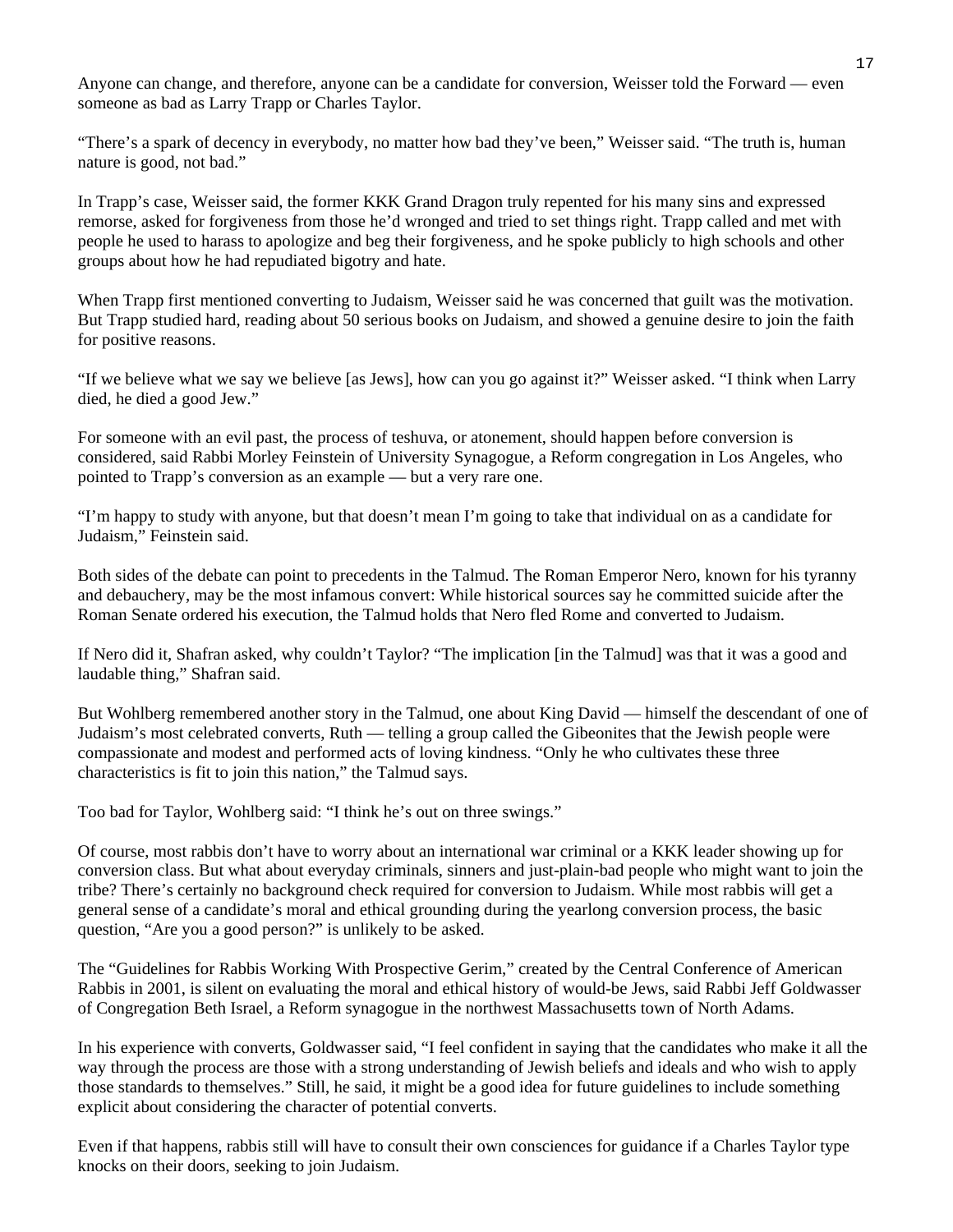"Agreeing to bring someone into the covenant is not just a matter of checking off boxes," Levine said. "It's a question of, is this person really ready to stand at Sinai?"

Contact Rebecca Dube at dube@forward.com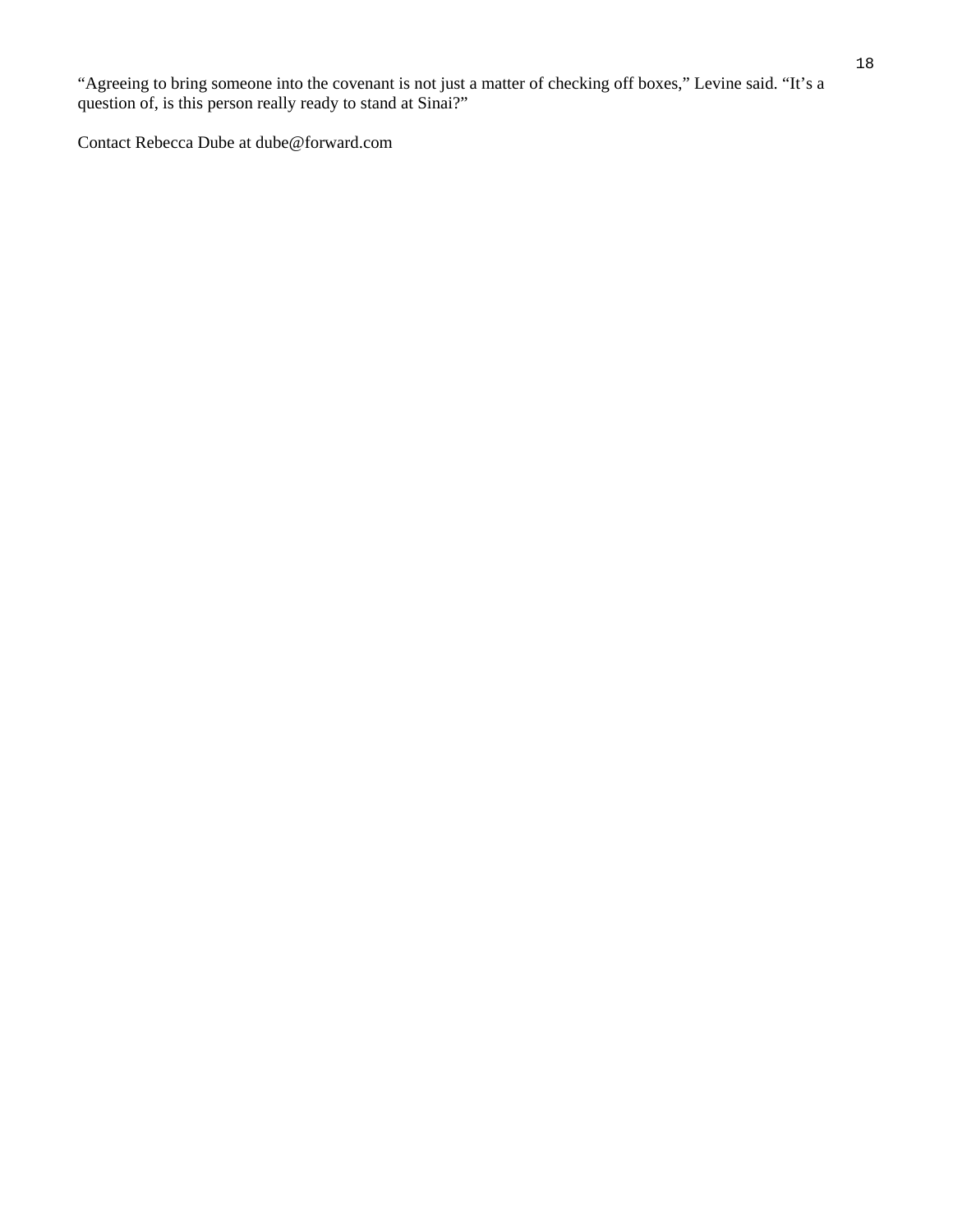Naharet.com Thursday, 18 June 2009 http://www.naharnet.com/domino/tn/NewsDesk.nsf

# **Vincent Signs Agreement with Najjar, Expects Tribunal Trials to Start Next Year**

Special Tribunal for Lebanon Registrar Robin Vincent and Justice Minister Ibrahim Najjar signed an agreement to set up a bureau that represents the court in Lebanon.

Vincent, who resigned his post on April 21, said Wednesday that the office will be "the link between the tribunal and Lebanon because the court's headquarters is not in Lebanon."

"We need a presence in Beirut and an office that provides services five or six days a week. The staff will take charge of continuously providing the press with information," he told reporters and representatives of non-governmental organizations at Phoenicia hotel.

Vincent said the staff will enjoy diplomatic immunity but the court will guarantee that the employees do not misuse their immunity.

He said the court's budget for 2010 reached \$65 million, a \$14 million increase from the current year's budget. He also told reporters that he met with the representatives of the permanent members of the U.N. Security Council in New York asking them for more funding.

"There is a possibility they could increase their contributions," Vincent said, adding that the Lebanese government and people are interested in the contributions of other countries no matter how limited the amount was.

He also unveiled that trials are expected to start next year although he said he wasn't aware of investigation into ex-Premier Rafik Hariri's assassination.

The justice ministry's press office said in a statement that Vincent's follower will be appointed in the next few days and will assume his duties on July.